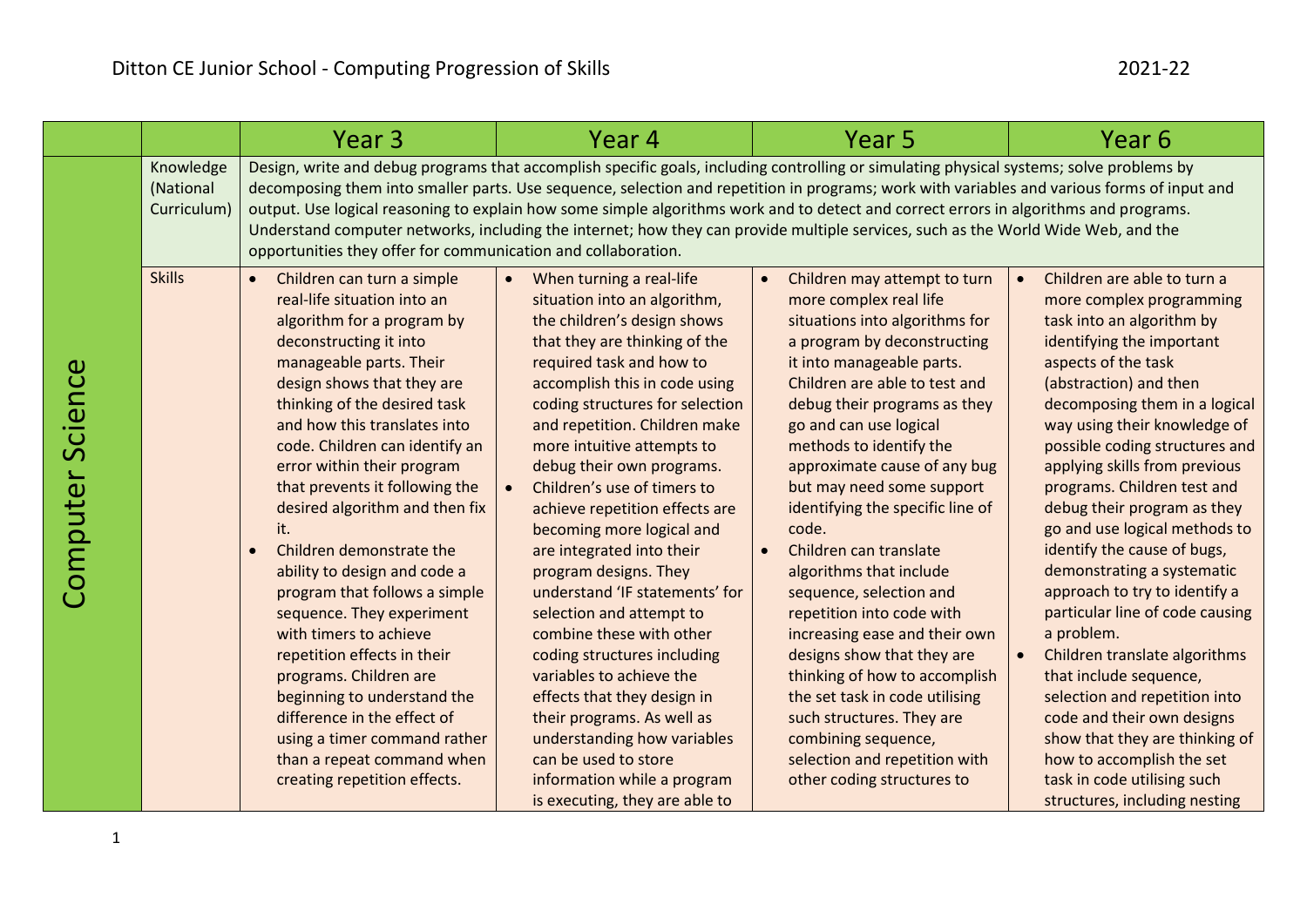| Children's designs for their<br>programs show that they are<br>thinking of the structure of a<br>program in logical, achievable<br>steps and absorbing some<br>new knowledge of coding<br>structures. For example,<br>repetition and use of timers.<br>They make good attempts to<br>'step through' more complex<br>code in order to identify<br>errors in algorithms and can<br>correct this. e.g. In programs<br>such as Logo, they can 'read'<br>programs with several steps<br>and predict the outcome<br>accurately.<br>Children can list a range of<br>$\bullet$<br>ways that the Internet can be<br>used to provide different<br>methods of communication.<br>They can use some of these<br>methods of communication,<br>e.g. being able to open,<br>respond to and attach files to<br>emails using 2Email. They can | of variables. Children can<br>make use of user inputs and<br>outputs such as 'print to<br>screen'. e.g. 2Code.<br>Children's designs for their<br>programs show that they are<br>thinking of the structure of a<br>program in logical, achievable<br>steps and absorbing some<br>new knowledge of coding<br>structures. For example, 'IF'<br>statements, repetition and<br>variables. They can trace code<br>and use step-through<br>methods to identify errors in<br>code and make logical<br>attempts to correct this. In<br>programs such as Logo, they<br>can 'read' programs with<br>several steps and predict the | design.<br>When children code, they are<br>$\bullet$<br>beginning to think about their<br>code structure in terms of the<br>ability to debug and interpret<br>the code later, e.g. the use of<br>tabs to organise code and the<br>naming of variables.<br>Children understand the value<br>$\bullet$<br>of computer networks but are<br>also aware of the main<br>dangers. They recognise what<br>personal information is and<br>can explain how this can be<br>kept safe. Children can select<br>the most appropriate form of<br>online communications<br>contingent on audience and<br>digital content, e.g. 2Blog,<br>2Email, Display Boards. | Coding displays an improving<br>understanding of variables in<br>coding, outputs such as sound<br>and movement, inputs from<br>the user of the program such<br>as button clicks and the value<br>of functions.<br>Children are able to interpret<br>a program in parts and can<br>make logical attempts to put<br>the separate parts of a<br>complex algorithm together<br>to explain the program as a<br>whole.<br>Children understand and can<br>explain in some depth the<br>difference between the<br>internet and the World Wide<br>Web. Children know what a<br>WAN and LAN are and can |
|-----------------------------------------------------------------------------------------------------------------------------------------------------------------------------------------------------------------------------------------------------------------------------------------------------------------------------------------------------------------------------------------------------------------------------------------------------------------------------------------------------------------------------------------------------------------------------------------------------------------------------------------------------------------------------------------------------------------------------------------------------------------------------------------------------------------------------|-------------------------------------------------------------------------------------------------------------------------------------------------------------------------------------------------------------------------------------------------------------------------------------------------------------------------------------------------------------------------------------------------------------------------------------------------------------------------------------------------------------------------------------------------------------------------------------------------------------------------|--------------------------------------------------------------------------------------------------------------------------------------------------------------------------------------------------------------------------------------------------------------------------------------------------------------------------------------------------------------------------------------------------------------------------------------------------------------------------------------------------------------------------------------------------------------------------------------------------------------------------------------------------|-----------------------------------------------------------------------------------------------------------------------------------------------------------------------------------------------------------------------------------------------------------------------------------------------------------------------------------------------------------------------------------------------------------------------------------------------------------------------------------------------------------------------------------------------------------------------------------------------|
|-----------------------------------------------------------------------------------------------------------------------------------------------------------------------------------------------------------------------------------------------------------------------------------------------------------------------------------------------------------------------------------------------------------------------------------------------------------------------------------------------------------------------------------------------------------------------------------------------------------------------------------------------------------------------------------------------------------------------------------------------------------------------------------------------------------------------------|-------------------------------------------------------------------------------------------------------------------------------------------------------------------------------------------------------------------------------------------------------------------------------------------------------------------------------------------------------------------------------------------------------------------------------------------------------------------------------------------------------------------------------------------------------------------------------------------------------------------------|--------------------------------------------------------------------------------------------------------------------------------------------------------------------------------------------------------------------------------------------------------------------------------------------------------------------------------------------------------------------------------------------------------------------------------------------------------------------------------------------------------------------------------------------------------------------------------------------------------------------------------------------------|-----------------------------------------------------------------------------------------------------------------------------------------------------------------------------------------------------------------------------------------------------------------------------------------------------------------------------------------------------------------------------------------------------------------------------------------------------------------------------------------------------------------------------------------------------------------------------------------------|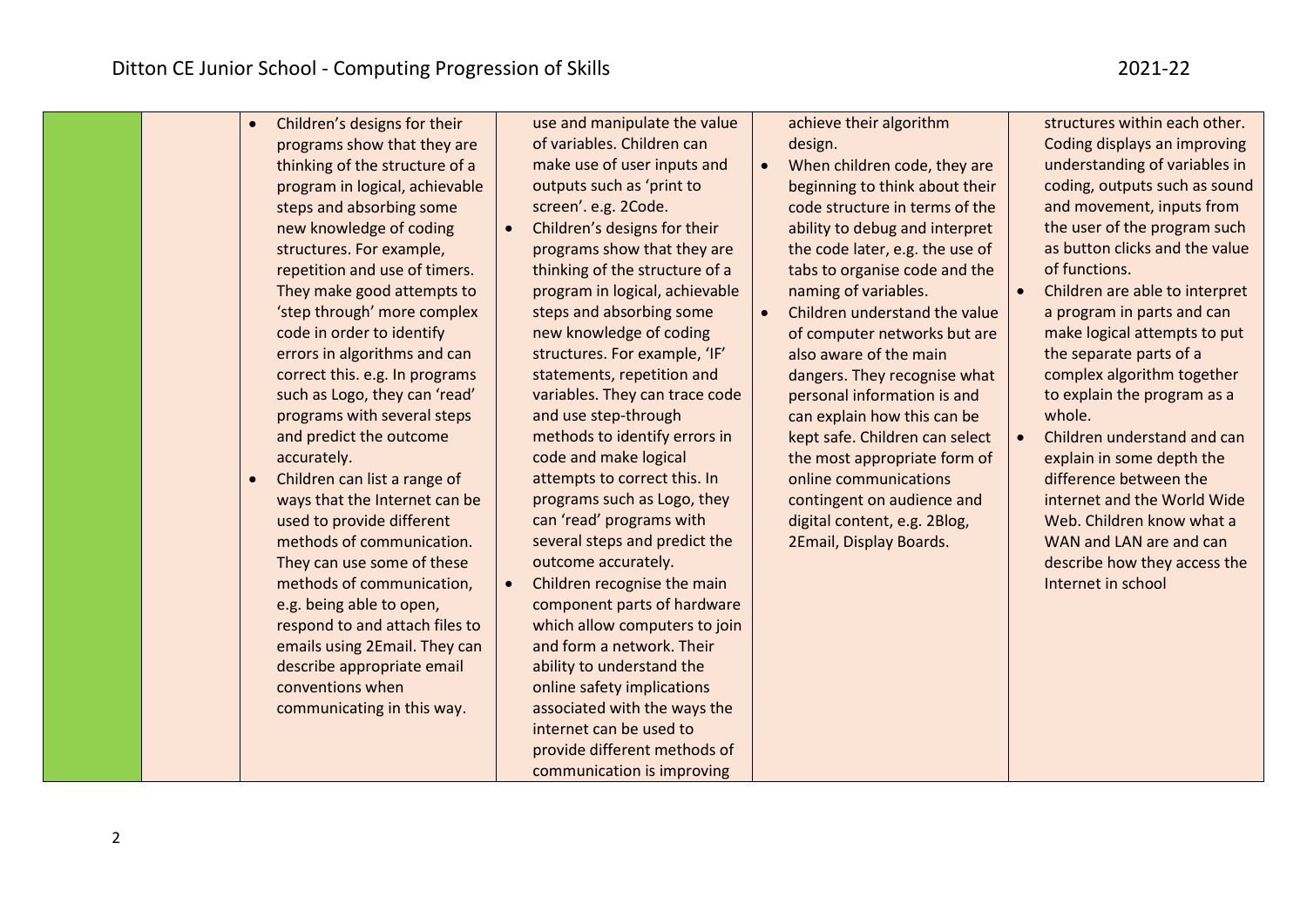| Knowledge     | Use search technologies effectively, appreciate how results are selected and ranked, and be discerning in evaluating digital content. Select, use                                                                                                                                                                                                                                                                                                                                                                                                                                                                                                   |                                                                                                                                                                                                                                                                                                                                                                                                                                                                                                                                                                                             |                        |                                                                                                                                                                                                                                                                                                                                                                                                                                                                                                                                                                                                                                                                                                                                                                                                      |                                                                                                                                                                                                                                                                                                                                                                                                                                                                                                                                                                                                                                                                                                                                                                                       |  |
|---------------|-----------------------------------------------------------------------------------------------------------------------------------------------------------------------------------------------------------------------------------------------------------------------------------------------------------------------------------------------------------------------------------------------------------------------------------------------------------------------------------------------------------------------------------------------------------------------------------------------------------------------------------------------------|---------------------------------------------------------------------------------------------------------------------------------------------------------------------------------------------------------------------------------------------------------------------------------------------------------------------------------------------------------------------------------------------------------------------------------------------------------------------------------------------------------------------------------------------------------------------------------------------|------------------------|------------------------------------------------------------------------------------------------------------------------------------------------------------------------------------------------------------------------------------------------------------------------------------------------------------------------------------------------------------------------------------------------------------------------------------------------------------------------------------------------------------------------------------------------------------------------------------------------------------------------------------------------------------------------------------------------------------------------------------------------------------------------------------------------------|---------------------------------------------------------------------------------------------------------------------------------------------------------------------------------------------------------------------------------------------------------------------------------------------------------------------------------------------------------------------------------------------------------------------------------------------------------------------------------------------------------------------------------------------------------------------------------------------------------------------------------------------------------------------------------------------------------------------------------------------------------------------------------------|--|
| (NC)          | and combine a variety of software (including internet services) on a range of digital devices to design and create a range of programs, systems                                                                                                                                                                                                                                                                                                                                                                                                                                                                                                     |                                                                                                                                                                                                                                                                                                                                                                                                                                                                                                                                                                                             |                        |                                                                                                                                                                                                                                                                                                                                                                                                                                                                                                                                                                                                                                                                                                                                                                                                      |                                                                                                                                                                                                                                                                                                                                                                                                                                                                                                                                                                                                                                                                                                                                                                                       |  |
|               | and content that accomplish given goals, including collecting, analysing, evaluating and presenting data and information.                                                                                                                                                                                                                                                                                                                                                                                                                                                                                                                           |                                                                                                                                                                                                                                                                                                                                                                                                                                                                                                                                                                                             |                        |                                                                                                                                                                                                                                                                                                                                                                                                                                                                                                                                                                                                                                                                                                                                                                                                      |                                                                                                                                                                                                                                                                                                                                                                                                                                                                                                                                                                                                                                                                                                                                                                                       |  |
| <b>Skills</b> | Children can carry out simple<br>$\bullet$<br>searches to retrieve digital<br>content. They understand that to<br>do this, they are connecting to<br>the internet and using a search<br>engine such as Purple Mash<br>search or internet-wide search<br>engines.<br>Children can collect, analyse,<br>$\bullet$<br>evaluate and present data and<br>information using a selection of<br>software, e.g. using a branching<br>database (2Question), using<br>software such as 2Graph.<br>Children can consider what<br>software is most appropriate for<br>a given task. They can create<br>purposeful content to attach to<br>emails, e.g. 2Respond. | Children understand the<br>$\bullet$<br>function, features and layout<br>of a search engine. They can<br>appraise selected webpages<br>for credibility and<br>information at a basic level.<br>Children are able to make<br>$\bullet$<br>improvements to digital<br>solutions based on feedback.<br>Children make informed<br>software choices when<br>presenting information and<br>data. They create linked<br>content using a range of<br>software such as 2Connect<br>and 2Publish+. Children<br>share digital content within<br>their community, i.e. using<br>Virtual Display Boards. | $\bullet$<br>$\bullet$ | Children search with greater<br>complexity for digital content<br>when using a search engine.<br>They are able to explain in<br>some detail how credible a<br>webpage is and the<br>information it contains.<br>Children are able to make<br>appropriate improvements<br>to digital solutions based on<br>feedback received and can<br>confidently comment on the<br>success of the solution. e.g.<br>creating their own program<br>to meet a design brief using<br>2Code. They objectively<br>review solutions from others.<br>Children are able to<br>collaboratively create<br>content and solutions using<br>digital features within<br>software such as<br>collaborative mode. They are<br>able to use several ways of<br>sharing digital content, i.e.<br>2Blog, Display Boards and<br>2Email. | Children readily apply filters<br>when searching for digital<br>content. They are able to explain<br>in detail how credible a webpage<br>is and the information it<br>contains. They compare a range<br>of digital content sources and are<br>able to rate them in terms of<br>content quality and accuracy.<br>Children use critical thinking<br>skills in everyday use of online<br>communication. Children make<br>clear connections to the<br>audience when designing and<br>creating digital content. The<br>children design and create their<br>own blogs to become a content<br>creator on the Internet, e.g.<br>2Blog. They are able to use<br>criteria to evaluate the quality of<br>digital solutions and are able to<br>identify improvements, making<br>some refinements. |  |

Information Technology

Information Technology